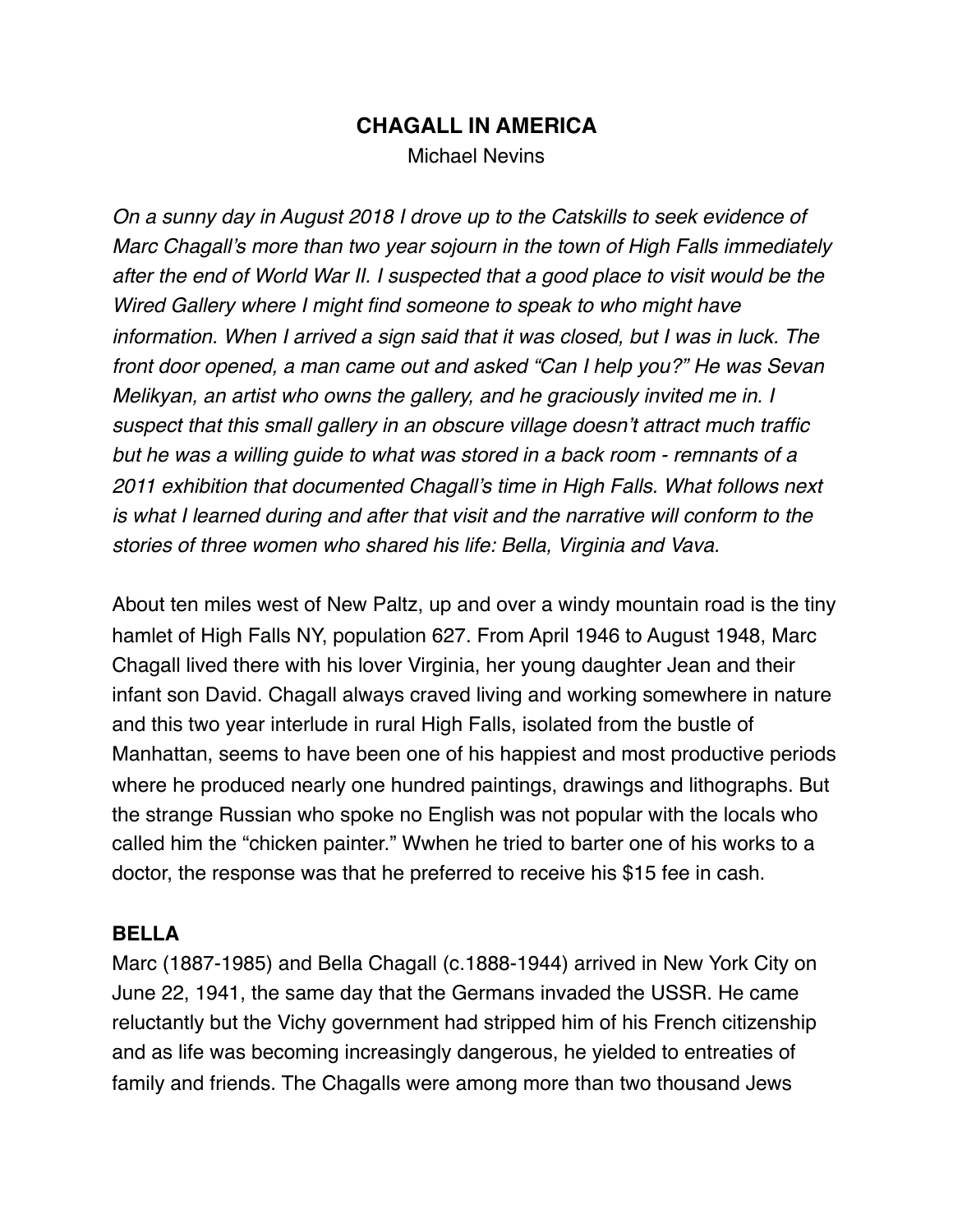whose escape from occupied Europe was facilitated by Varian Fry the American journalist who headed the Emergency Rescue Committee in Marseilles. He was credited with saving more than 2,000 intellectuals, scientists, writers and artists and when the Chagalls were arrested by the authorities, Fry threatened to cause an international scandal by notifying the *New York Times* and the Vichy government relented. Chagall was exasperating to his benefactor who described the 54 year old artist as a "nice child, vain and simple" who repeatedly asked whether there were cows in America? Fry assured him that there were - and goats too. How about trees and green grass? Again: "we have all that" and the artist seemed relieved. Perhaps he was just being sarcastic, but in his paintings Chagall often identified himself with animals, including cows.

Friends of Chagall appealed to Alfred Barr, the first director of MOMA, to arrange an exhibition of his work but it took the State Department three months to issue an "emergency visa." They sailed from Lisbon and when they arrived in New York, they were met at the pier by Marc's New York agent Pierre Matisse, the son of Henri Matisse. He put them up at a hotel on E. 57th Street near his gallery and a wealthy patroness of the arts, Baroness Hilla Rebay sent a car and driver to bring them for a visit to her estate in Westport, CT. Three months later, after a harrowing forty day ocean voyage, their 25 year old daughter Ida and her husband arrived bringing with them 500 paintings and hundreds of drawings and gouaches.

Marc and Bella were devoted to each other since their childhoods in Vitebsk. Herself a writer, Bella was an all-purpose lover, muse, manager and substitute mother. She also was a frequent model, her face often seen floating in the sky in his paintings. They'd married in 1915, left for France in 1922 and by the time they arrived in America in 1941 both were in their fifties. Neither spoke English; he explained that it had taken thirty years for him to learn "bad" French and now it was too late to learn another language. He preferred to speak and write in Yiddish and when living in New York City, he delighted in roaming the Lower East Side where he could read Yiddish newspapers, converse with merchants and eat Jewish soul food.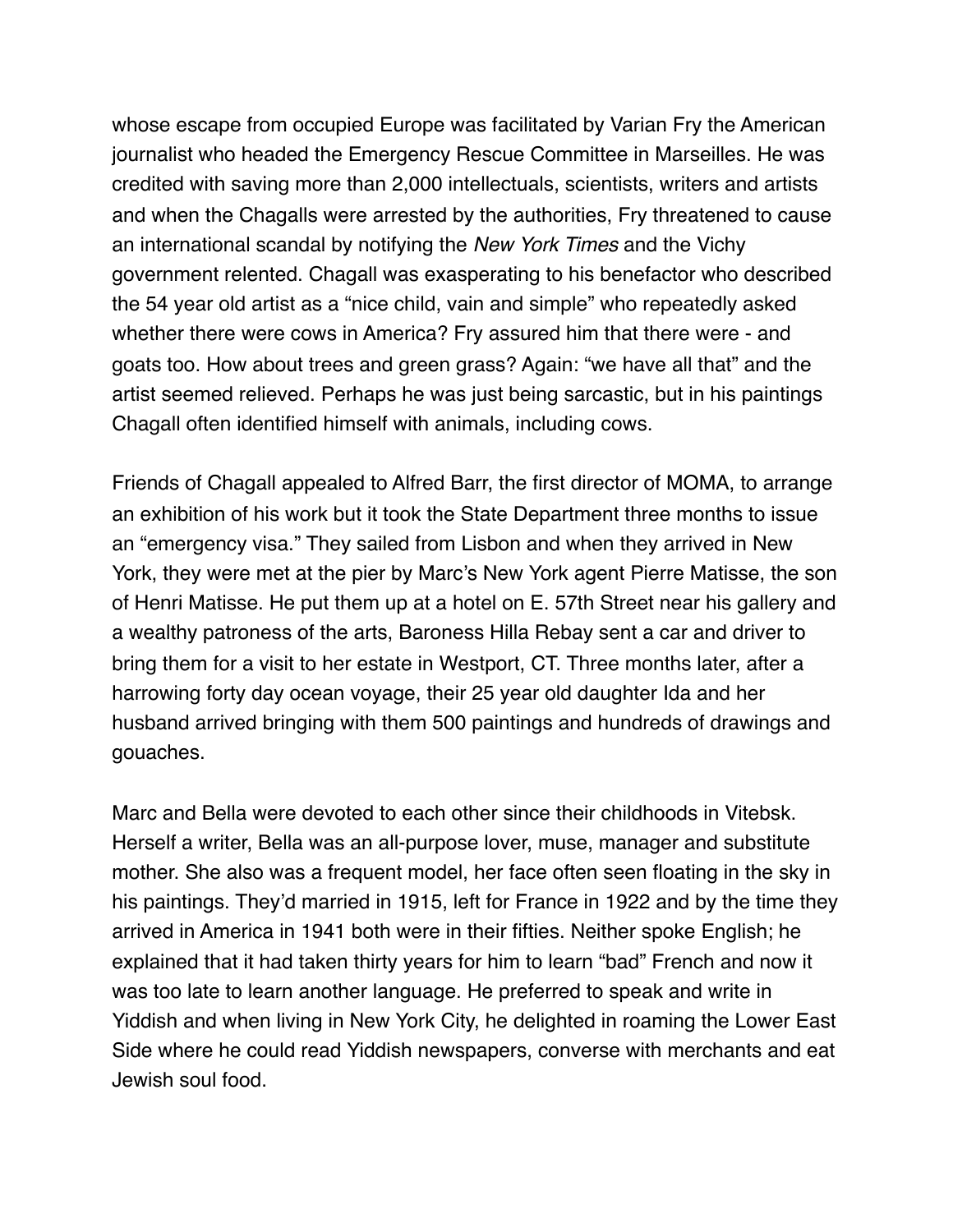The Chagalls lived in an astonishing number of residences during their short time in New York City. For the first few months they stayed in the Bronx at the Sholem Aleichem Cooperative Houses where there were other Yiddish speaking immigrants. Later they rented apartments on the elegant East Side: Hampton House at 28 E. 70th Street, a small apartment in a townhouse at 4 E. 74th St. between Fifth and Madison and another at 57 E. 73rd St. between Madison and Park. However, Marc never felt comfortable in cities and much preferred to live and work in the country. At the Lakeview Inn on Lake Waramaug, New Preston, CT (July 1941) he complained that at this "goyish" summer house "there is not even half a Jew… I am longing for Jews" — and also Yiddish newspapers. During summer vacations in 1943 and 1944, they stayed in the Adirondacks at the Evergreen Hotel in Cranberry Lake and also spent a brief time at Harbor Hills in Cold Spring on Hudson, NY. But just a few days after they thrilled to the news that Paris was liberated, catastrophe struck at Cranberry Lake.

There were several versions of Bella's death on September 2, 1944. Chagall himself wrote that she'd developed a sore throat and fever and was brought to nearby Mercy General Hospital in Tupper Lake. But Bella was upset by the sight of so many nuns and during the admission process, when asked her religion, she refused and told Marc "I don't like this place. Take me back to the hotel." Recently when they were at Beaver Lake she'd been upset by a no Jews allowed sign. (It's been suggested by several biographers that these anti-Semitic details may have been a fabrication that Marc made up to assuage guilt feelings that he didn't realize the gravity of her illness and may have been responsible for the outcome.)

Bella lapsed into a coma shortly after returning from the hospital and died the very next day. There are few other known details and the cause listed on the death certificate was "Diabetes Mellitus." Some people, including Marc and Ida, suggested that the throat infection could have been treated if penicillin was available at the time, but it seems more likely that the infection was due to a virus than to streptococcus so antibiotics would have been worthless. My own guess is that whatever the cause was of the throat infection, it was complicated by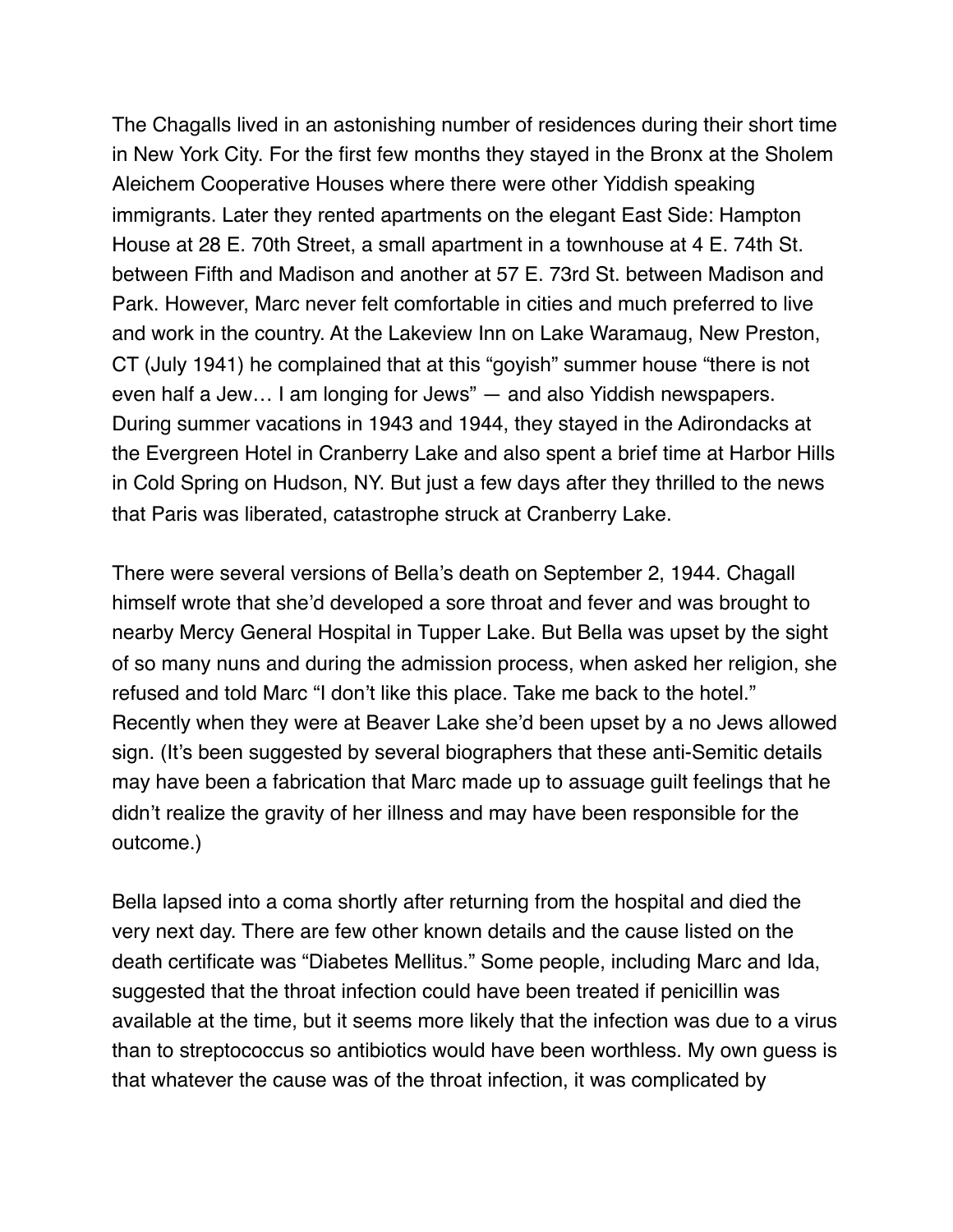diabetic coma or ketoacidosis and if she had been treated in a hospital she would have received insulin and IV fluids — far more useful than penicillin.

A funeral service was performed at Riverside Chapel in NYC and she was buried at Westchester Hills Cemetery, Hastings-on-Hudson on September 8. (Before they left France in 1941 Bella made Marc promise that if she were to die in America, that he'd return her remains to France but the war was still going strong in 1944.) A month later a memorial service held at Carnegie Hall was attended by 200 invited guests.

### **VIRGINIA**

After Bella's death Marc was despondent and couldn't paint for many months. However he did produce 25 illustrations for her book *Burning Lights* that was published the next year. In the book's Afterward, Marc wrote, "Her last words were: 'My notebooks…' The thunder rolled, the clouds opened at six o'clock on the evening of September 2, 1944 when Bella left this world. Everything went dark."

Ida found a housekeeper to care for her father in the large studio apartment they shared in a mansion at 42 Riverside Drive and 76th Street. Virginia Haggard McNeil (1915-2006) was a well-educated daughter of an English diplomat, 28 years younger than Marc and just a year older than Ida. Her marriage to a failed Scotch painter was a disaster and she had a five year old daughter Jean McNeil. Before long Chagall and Virginia began an affair, she became pregnant and he was ashamed to tell friends that he'd sired an illegitimate child with a married gentile woman. Virginia confided to a friend, "For Marc's sake I don't want people to know" and contemplating conversion, she began reading the Bible: "You know that I love Jews and I want to be like them; I shall not be a religious Jew, but like Marc I believe the way they do, and their idea of God is the very same as mine, in spite of my upbringing." She never did convert.

Despite differences in their ages and backgrounds, Marc and Virginia initially had a loving relationship. She characterized him as "full of contradictions—generous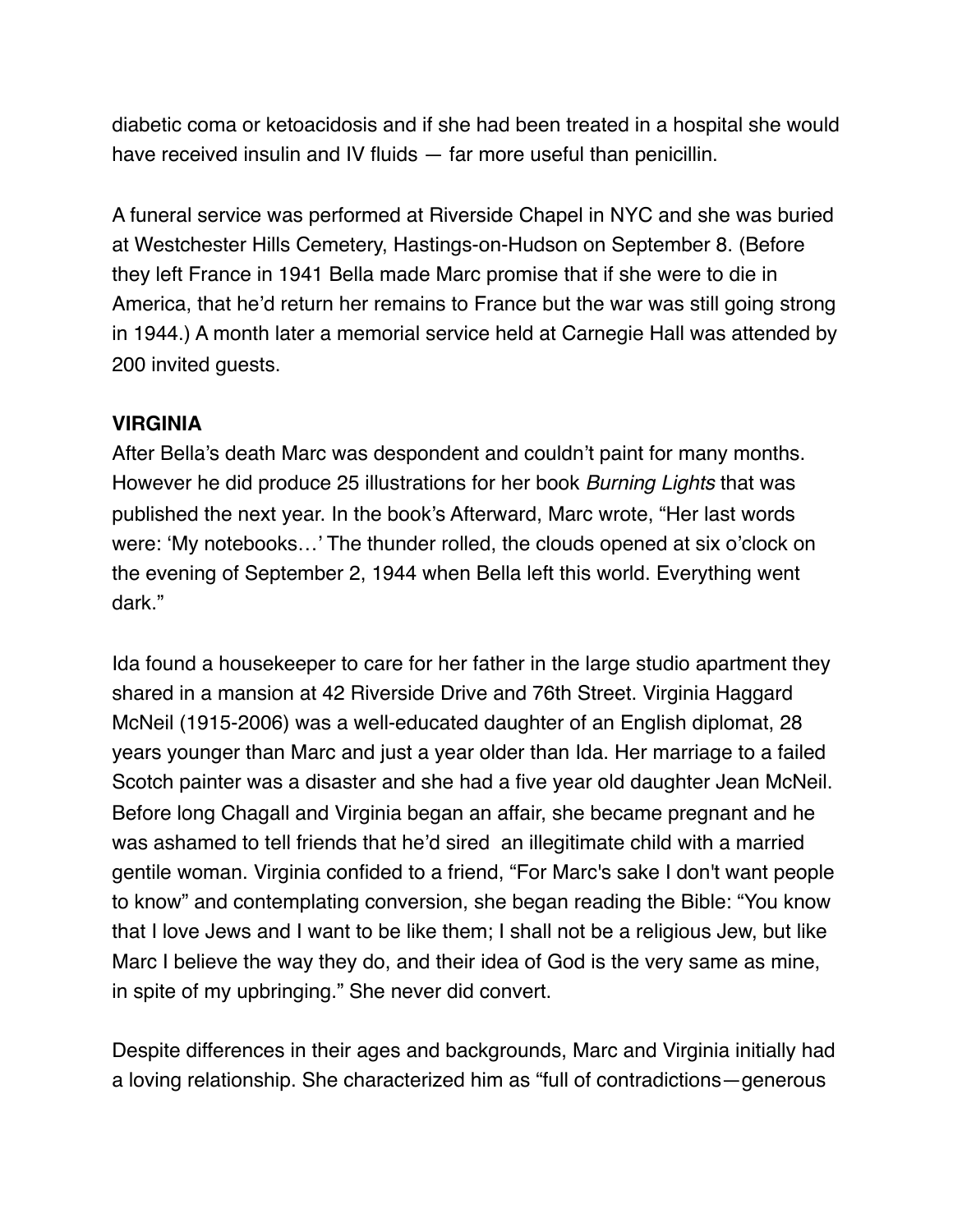and guarded, naïve and shrewd, explosive and secret, humorous and sad, vulnerable and strong." In the spring of 1945 they stayed at Beaver Lake House an inn in Krumville in Ulster County and that summer rented a house in Sag Harbor, L.I. where he worked on scenery and costumes for Stravinsky's ballet *Firebird*. March 1946 found them at Dixie Farm in rural Wallkill, NY - "a nice farm house where it's quiet and they give us very good food" and while Marc divided his time between Wallkill and Riverside Drive, Virginia was charged with finding a suitable house where they could live in a quiet country place in relative seclusion.

It was not an easy task but she finally settled on a house in High Falls (420 Mohonk Road) on nearly an acre of land that had a smaller hut ("atelier") next door for Marc's studio. The sales price was \$7,500 and there was news of "an immense parkway through New Paltz to Buffalo" [the New York Thruway] that probably would enhance the value of local real estate. Property tax was \$25 a year and later when this was increased to \$35, Virginia was furious that this was "inordinately high." This is how she described the property:

 *It is a simple wooden house with screened porches, near a superb catalpa tree. It had been fondly built by a contented carpenter who had enjoyed it to the end of his days. A grassy valley lay before it; behind, the ground rose to a jagged ridge of rocks, crowning a wooden ravine. Next to the house was a small wooden cottage that immediately enchanted Marc - it reminded him of an* isba *[Russian peasant hut.]*

Marc was in Paris from May to September 1946 preparing for a major exhibition and was absent when Virginia gave birth to David in Brooklyn Hospital (June 22, 1946.) He thanked his good friend friend the Yiddish novelist Yosef Opatoshu and his wife Adele (who had a summer home in nearby Croton Falls) for helping Virginia through this stressful time. He asked "What do you think of the little one? You probably made him into a Jew." As David's godfather, Yosef presided over the circumcision on the eighth day and then arranged for Virginia, baby David and her young daughter Jean to travel to High Falls. Because her husband refused to divorce her, the baby boy's surname was his, McNeil.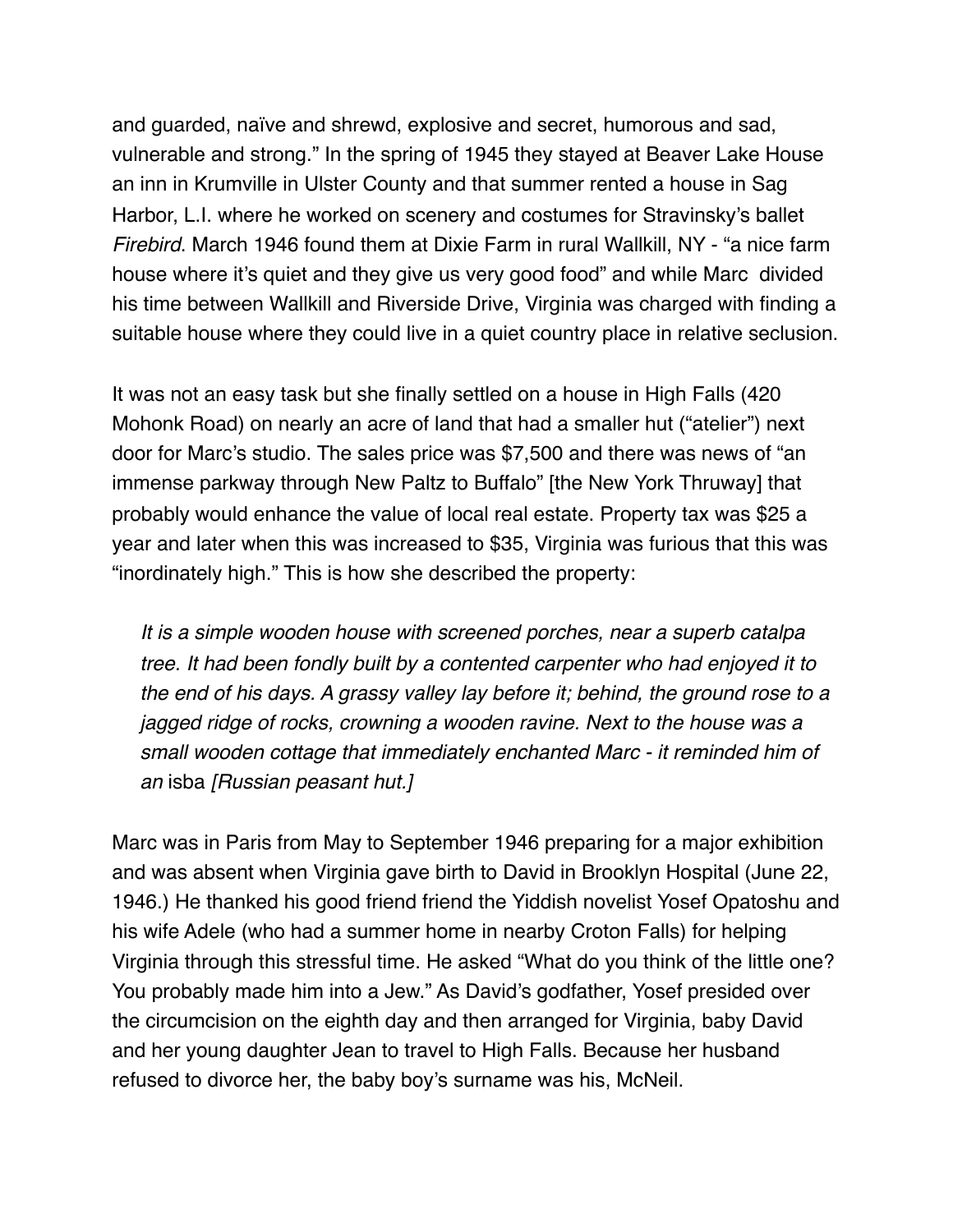Marc wrote to Virginia: "I am so happy for the two of us. You don't know yet how I love you….For me, you are my life. I can't live without you. Fate wanted me to meet you after dear Bella (whom you love too.)" Although his letters were full of concern for Virginia and the baby — Is she resting enough? — what is the baby eating? — but most of the content concerned himself. In one letter he wrote, "You know I don't feel "famous." I am still the same. I love solitude, the simple life…."

For the first two weeks after David's birth, Virginia was attended by her aunt but when she had to leave, it was difficult to find suitable help in the Catskills. Although Virginia loved the flowers and mountain views, water had to be caught in a cistern and an expensive well needed to be built. Marc hadn't left enough money so she had to borrow \$100 from the Opatoshus to buy used furniture and to pay phone and electric bills and for laundry, gardeners and plumbing repairs.

When Marc finally returned from France two month's after David's birth, he was enthusiastic about the wooded landscape, "Here in our place it is now so beautiful, it isn't Jewish at all — berries, worms, chicken, wild grass — everything whispers to me: become an American, don't go." In time he became friendly with a group of devout Jews who took him to a nearby synagogue to celebrate Yom Kippur and, as Virginia later recalled, "When he heard the toot-toot of Mr. Goldwasser's traveling store, he would go down to the road to buy pencils, paper and colored crayons and have a chat in Yiddish with Mr. Goldwasser." She recalled that "He could watch the cows from his studio window and the noise of our cocks and chickens created a familiar atmosphere…High Falls, with its simple people and its animals, was about as near to Marc's home in the suburbs of Vitebsk as any other place he had known since then."

In a letter to the Opatoshus, Marc wrote: "Though I don't know the language, you sense something that evokes emotions….the authenticity just sprang to our eyes." At other times he described how he admired the "dynamism in America even though it's primitive." Nevertheless, he was conflicted about whether or not to return to Europe. The Jewish world he knew was destroyed and he wondered where to go - France ("the land where people still create"), Canada, Palestine?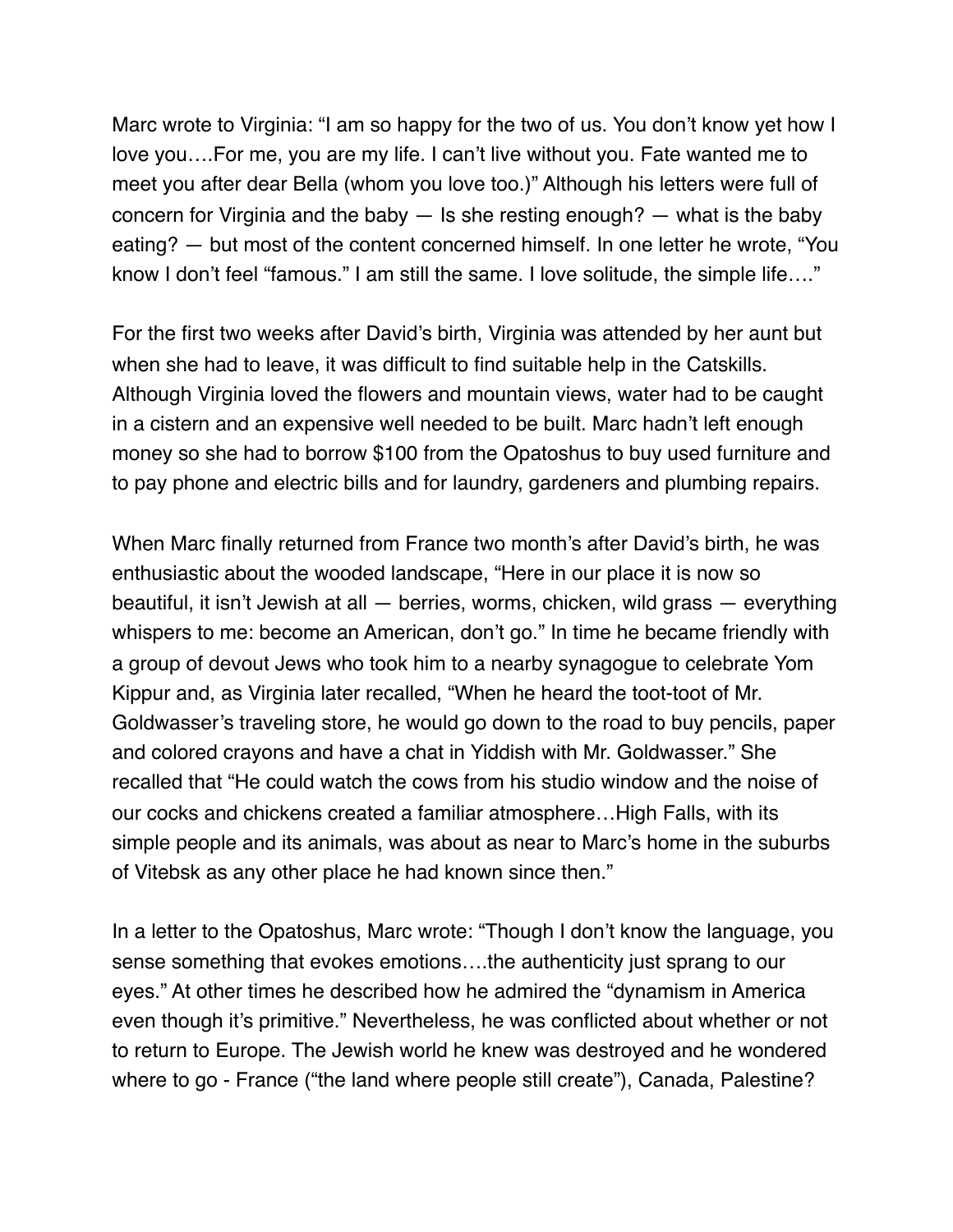Seemingly imagining himself as the eternal wandering Jew, his poem *My Land*  (written in Yiddish in Paris in June, 1946) begins -

*Only that land is mine That lies in my soul. As a native with no documents, I enter that land. It sees my sorrow and loneliness. Puts me to sleep And covers me with a fragrance - stone.*

*Gardens are blooming inside me, flowers I invented, My own streets, But there are no houses. They have been destroyed since my childhood. Their inhabitants stray in my air, Seek a dwelling. They live in my soul.*

Three days before David was born, Marc wrote from Paris to Virginia, "I am very sure that as an artist I have to live here and in America too - not to cut ourselves off from America completely. In any case, I will live in America next autumn and winter and we'll see later. I already want to work in my little house with you beside me." But because of economic and political troubles in France, they remained in America. Again in late 1947, he contemplated liquidating everything and returning for good to France, perhaps somewhere on the Riviera. Ida had been promoting his celebrity abroad and her letters from Paris insisted that dealers were waiting impatiently to exhibit his work and if Chagall delayed returning he was liable to lose his standing.

In May 1948 a visit to High Falls by a Belgian photographer, Charles Leirens, presaged troubles to come. As described by Virginia in a letter to Adele Opatoshu, "We had a friend to stay for 3 days. Everything is so beautiful here, the smell is exquisite. Our friend took over 75 photos of all of us with his very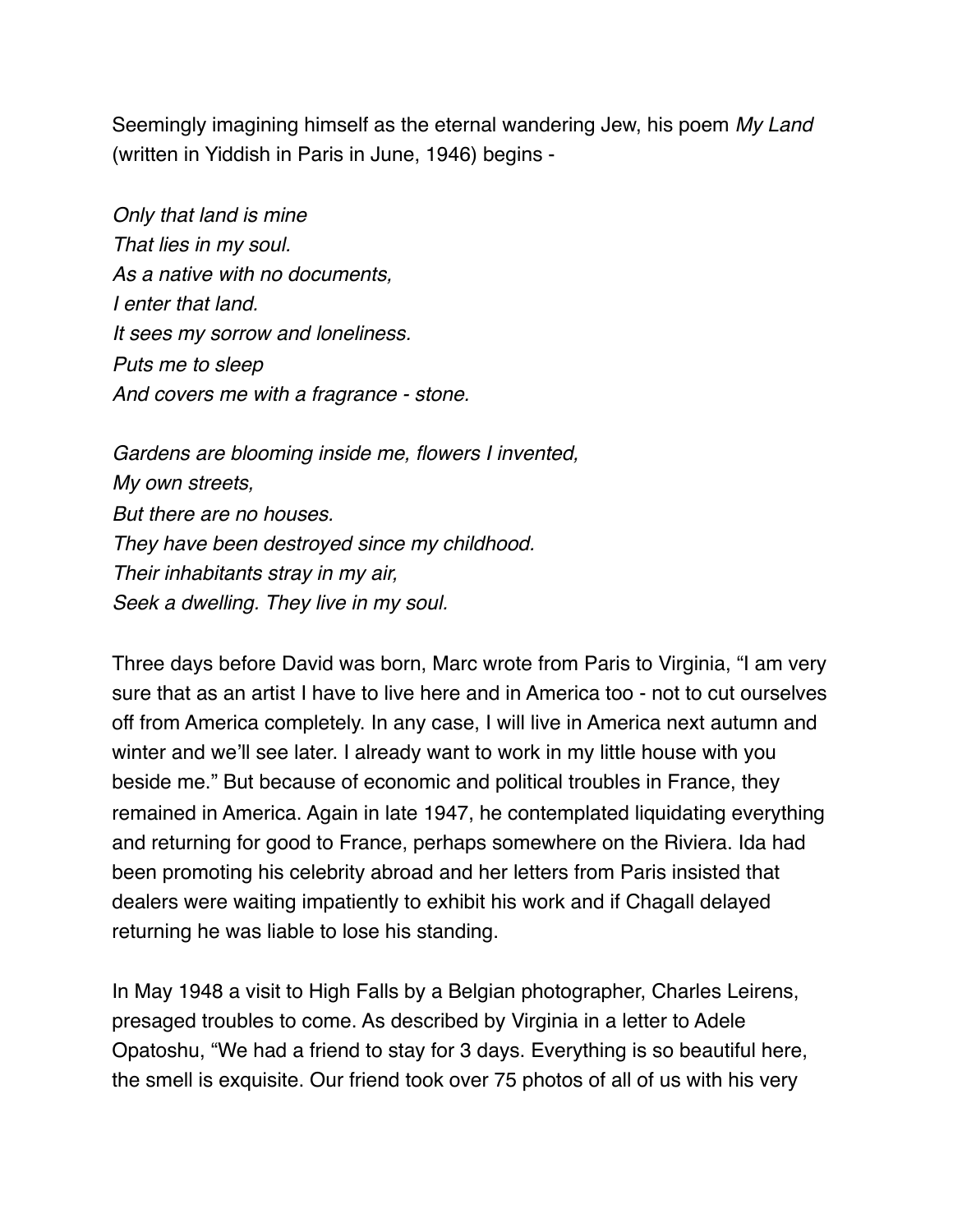special cameras." The photos (see attached) included one of Marc feeding a cow, another with his young son and an idyllic shot of the three of them amidst floral blooms.

In October 1947 Marc was off again, this time to arrange a 40 year retrospective to be held first in Paris, then Amsterdam and London. France was beautiful, the air was "good" although food, coal and other necessities were scarce. Back in High Falls he delayed returning for the Venice Biennial and while Virginia did almost all the work, he wrote to Yosef Opatoshu, "I am toiling on the packages together with the thin, young Virg [Virginia] who must also taste a bit of what it means to be a Jew with a sack on your back." Before they departed, he visited Bella's grave in Westchester and they finally set sail on August 17, 1948. This marked the end of any sustained residence in America.

In subsequent letters Marc recalled fondly how he'd been independent and "wildly free" in High Falls and when he bought a villa in Vence in early 1950 he wrote, "This is a gentile city and in these nasty, murderous times, I am longing for Jews, so the only thing left for me to do is to take the Bible in hand, or paint a biblical image for myself, to calm myself." During the next few years, he couldn't decide whether or not to sell the property in High Falls but feared burning bridges altogether - after all, he needed a lifeline in case they had to flee Europe again.

Charles Leirens, the photographer "friend" who had visited them in High Falls in 1947 turned up again in late 1951 and when Virginia's husband finally granted her a divorce, instead of marrying Marc as he expected she would, she left with the 62 year old Belgian with whom she'd begun a torrid affair. Marc reacted violently but "the tall one" was determined to leave after seven years together. Taking their son David and her daughter Jean she married Leirens who was only a year younger than Marc and had a heart condition.

In a letter to friends Virginia justified her behavior: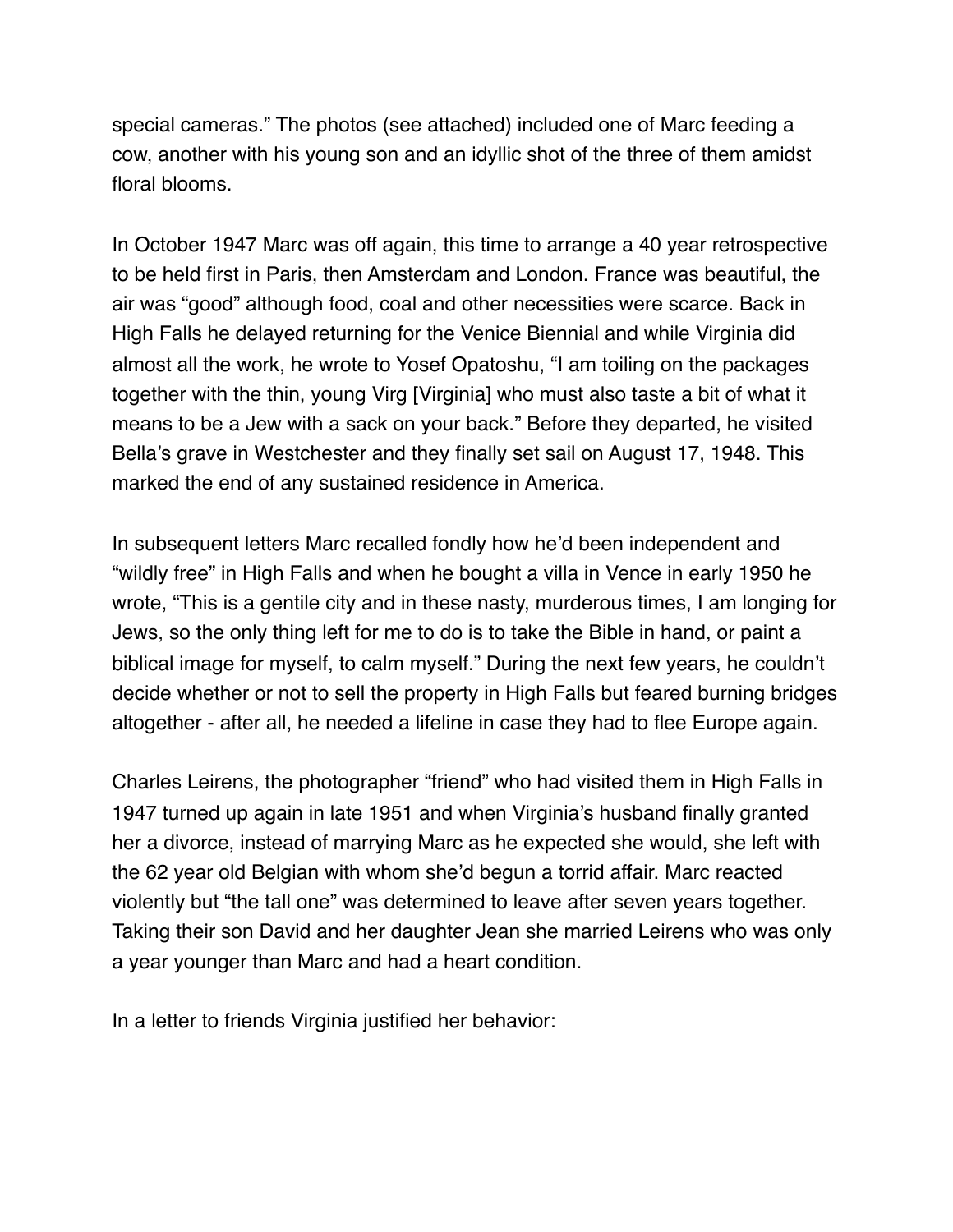*I am still fond of him* [Marc]*, as fond as ever, and deeply attached to Chagall the artist but his life is no longer his, he is caught up and carried away by an immense machine which is his fame and he likes it. Gone are those rare moments when we could get away from money talk, "prestige," publicity and art extras, when Mark just worked like the devil in some quiet place and had no thought for the money value of his paintings. Those were blissfully happy moments and we loved each other then. But at other times he treated me very much as a favorite piece of furniture, I was useful and a little bit ornamental too, but I hadn't any soul. I was there to fetch and carry, administer to his needs and help the "machine" to turn round smoothly. I wouldn't have minded so much if the high powered mechanism hadn't interfered with his work. Alas! He was receiving orders for certain types of productions which would fetch high prices. Instead of being his own savage self and painting the wild and beautiful things he is capable of, he consciously turned his hand to certain works which he was encouraged to make and convinced himself that it was what he wanted to do. His greatest desire was to paint from nature. This was firmly and severely discouraged…..The fame machine turns around inexorably and everybody gets richer and more heartless.* (Sept. 21, 1952)

Marc wrote about Virginia:

 *She didn't have in herself even 1/10 of the genius of Bella, and in general of our Jewish wives of artists, who stand by their posts, holy and devoted…This is my tragedy and my mistake…And now, dark life has opened for me a grave more bitter than Bella's grave, because with her [Bella] death I lamented naturally and our love stayed whole for eternity.*

## **VAVA**

Alone again, Marc was devastated and depressed and Ida, with marital problems of her own, felt she couldn't leave him alone. This time she found a Jewish housekeeper Valentina Brodsky (1905-1993) who arrived in Vence on the same day that Virginia left. Ida wrote, "It is a temporary solution…but I wanted to gain time." However, she was mistaken - it was not temporary. Three months later the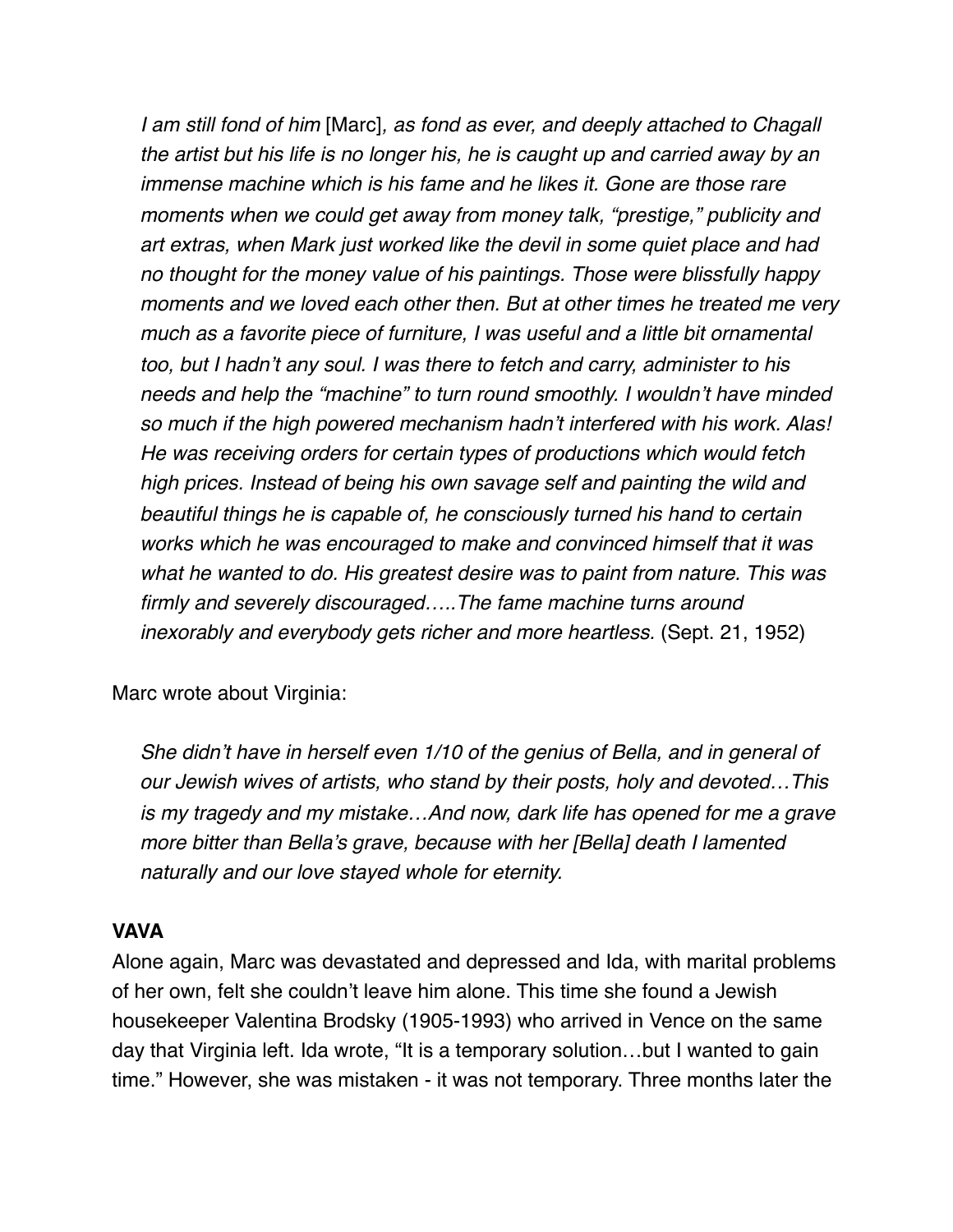housekeeper, known to all as Vava, in effect became Chagall's third wife - or surrogate mother. Although Virginia, the second, was his common-law wife, Marc considered her to be his wife in every respect - until she left him for the Belgian photographer.

Vava had a rather mysterious background but when hired by Ida she was down on her luck and cleverly insisted that if she was to stay with him, they would have to be formally married. Although Marc was 65 and she 47, their marriage provided a welcome sense of home and security. Vava always traveled with him, took care of business and was overprotective to a fault, limiting access to friends and even family. Many people described her as being greedy; indeed she later would divorce and then remarry Marc in order to have his will rewritten, in the process cutting out Ida whom she claimed didn't need her father's money.

Marc wrote that although she'd been hired "to rescue me from sadness," that sometimes he felt "imprisoned." In a letter to a friend in Tel Aviv: "I was forced to get married to another one so that I wouldn't go berserk alone in the huge house, and still be able to work a little." On the day of their wedding he wrote to Yosef Opatoshu, ""It seems that she is happy and I have a nice friend for life. Though only God knows how my life is twisted, and it seems, tortured, and when you imagine, through such a false human being [Virginia] without any soul and a pity for little Dovid." Two weeks later in another letter to the Opatshus he explained further but again couldn't mention Virginia's name:

 *There must be an end to my life with the English woman….She wanted it with her inexplicable craziness. She was in a big hurry to marry the Goy. And now you see, the Jewish woman who came the same day, April 16, to rescue me from the sadness alone in the house, became my wife on July 12. That's it. I hope that somehow the other one will gradually let me have David, though it seems that, formally, he cannot be adopted…For me she is dead. Sometimes I'd like to pity her. But she didn't have pity for me. Or for her children.* (July 23, 1952)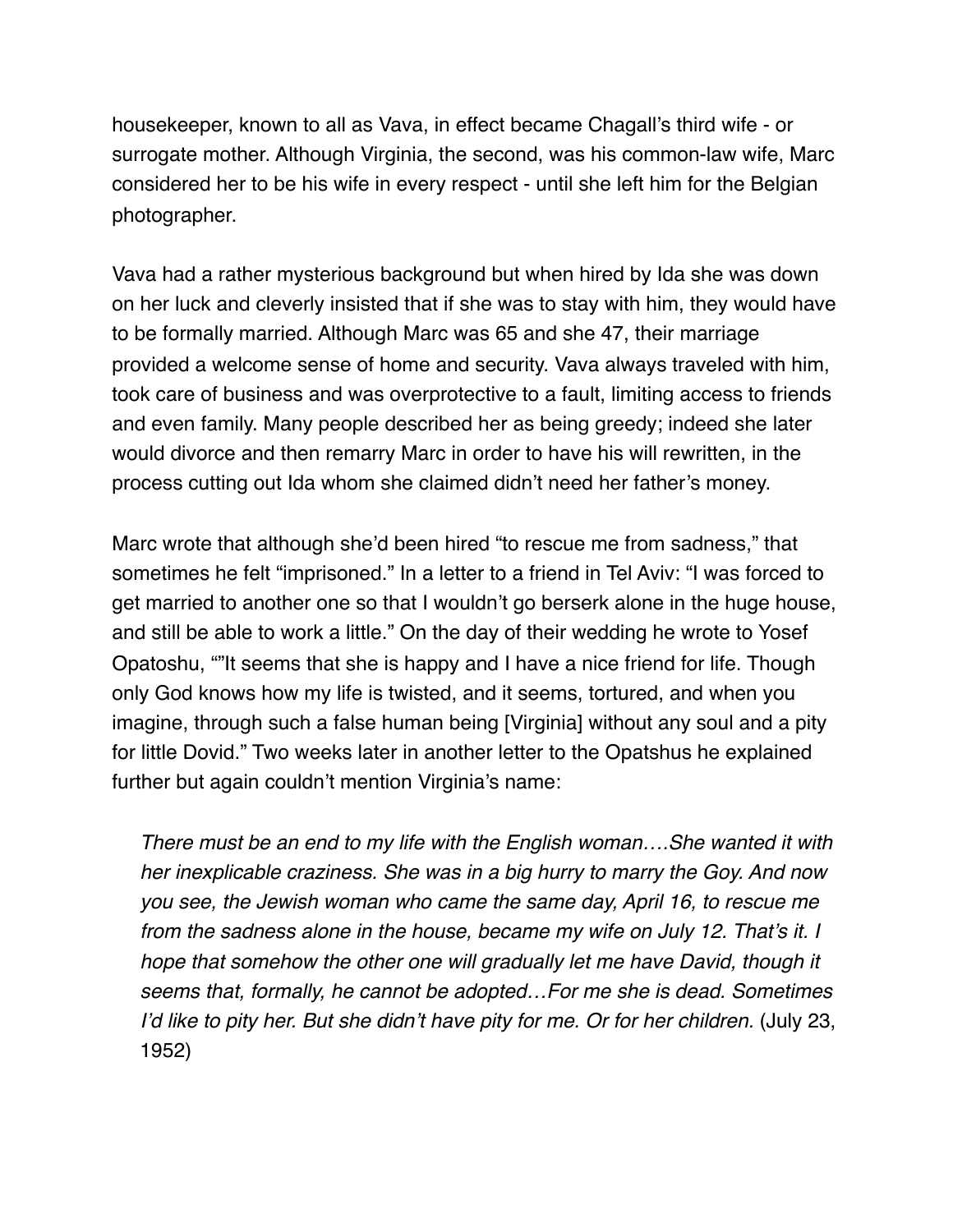Before Rosh Hashanah in 1955 Marc confessed to a friend in New York, "I miss the Jews, and indeed, the American Jews where I lived almost ten years ago. Please give my greetings to those who love me or believe in me, except for the bad ones [among the Jews.]…." Although living in France, selling the country house in High Falls was much on Marc's mind. He vacillated between renting or selling and said that he only wished to recoup the original cost - \$7,500 plus \$1,500 for repairs. In fact, sale of the High Falls property wasn't completed until 1953 but the idyllic High Falls period had ended in 1948.

It was the height of McCarthyism and the FBI considered him to be a Communist because of past associations with organizations perceived to be Communistfronts. Chagall was unable to get his re-entry visa renewed in 1951 and 1952. After prolonged diplomatic negotiations he was permitted to attend an event in Chicago in 1958 and between 1960 and 1974, he was able to return to the United States briefly on at least five more occasions. In 1964 Marc came to New York City for the dedication ceremony for his Peace window at the United Nations headquarters, in 1966 for the nine stained glass windows that he made for the Rockefeller's Union Church in Pocantico Hills and in 1967 for his murals in the foyer of the Metropolitan Opera. Each visit was surveilled by the Immigration & Naturalization Service which twice granted waivers for specific events but refused to allow an unrestricted visa. Vava always travelled with him but except for these brief visits there were no more prolonged idyls in rural America. As he aged and became feeble, travel became increasingly difficult.

When Marc Chagall, age 98, died at his home in Saint Paul-de Vence, he was buried in the Christian church's cemetery in the mayor's family plot where a large cross loomed above the grave (later removed.). He had expressed a wish for the simplest form of burial without religious rites but an anonymous Yiddish journalist from Paris asked for permission to say Kaddish. Vava refused but her son Piet insisted. Apparently Vava had secretly converted to Christianity and when she died, Dec. 24, 1993, she was buried next to her husband.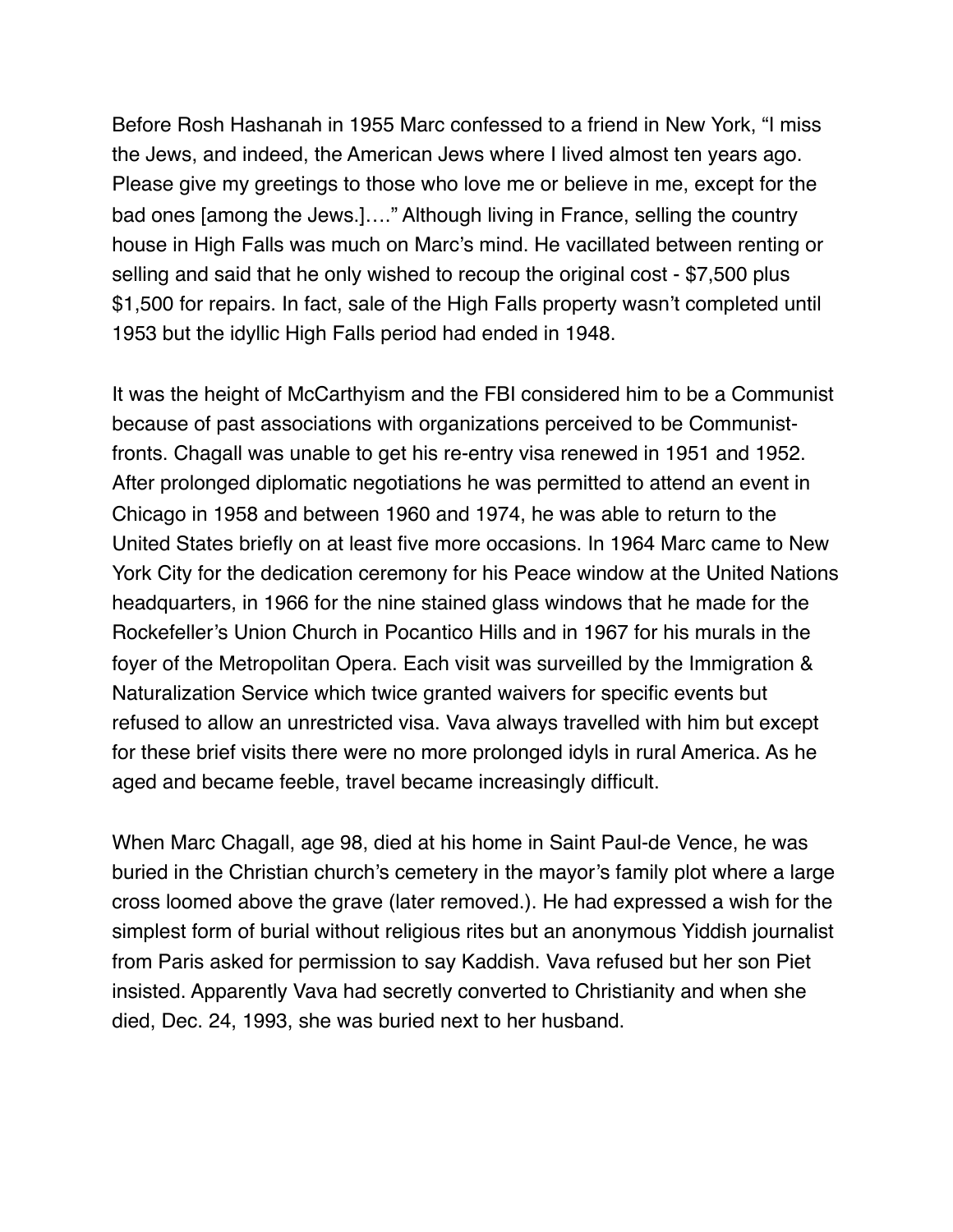Ironically this secular Jew who had always craved proximity to others like him would lie forever among gentiles. And there was one final irony: Marc Chagall was buried on April Fool's Day - April 1, 1985.

### ADDENDUM

When feminist poet Tina Barry moved from Brooklyn to High Falls and learned that Chagall and Virginia Haggard McNeil had lived there from 1946-1948, she took an interest not so much in the artist but in his lover and her young daughter Helen. Tina Barry wrote several poems about the two women and, in turn, fourteen woman artists in the mid-Hudson region created their own visual responses to these poems that were displayed at the Wired Gallery in High Falls in October, 2018.

Michael Nevins mnevmd@att.net

#### **SOURCES**

Harshav, Benjamin: *Marc Chagall and His Times. A Documentary Narrative.* Stanford University Press, 2004.

Wullschlager, Jackie: *Chagall. A Biography*. Alfred A. Knopf, NY, 2008

Haggard, Virginia: *My Life With Chagall. Seven Years of Plenty,* Robert Hale, Ltd. 1987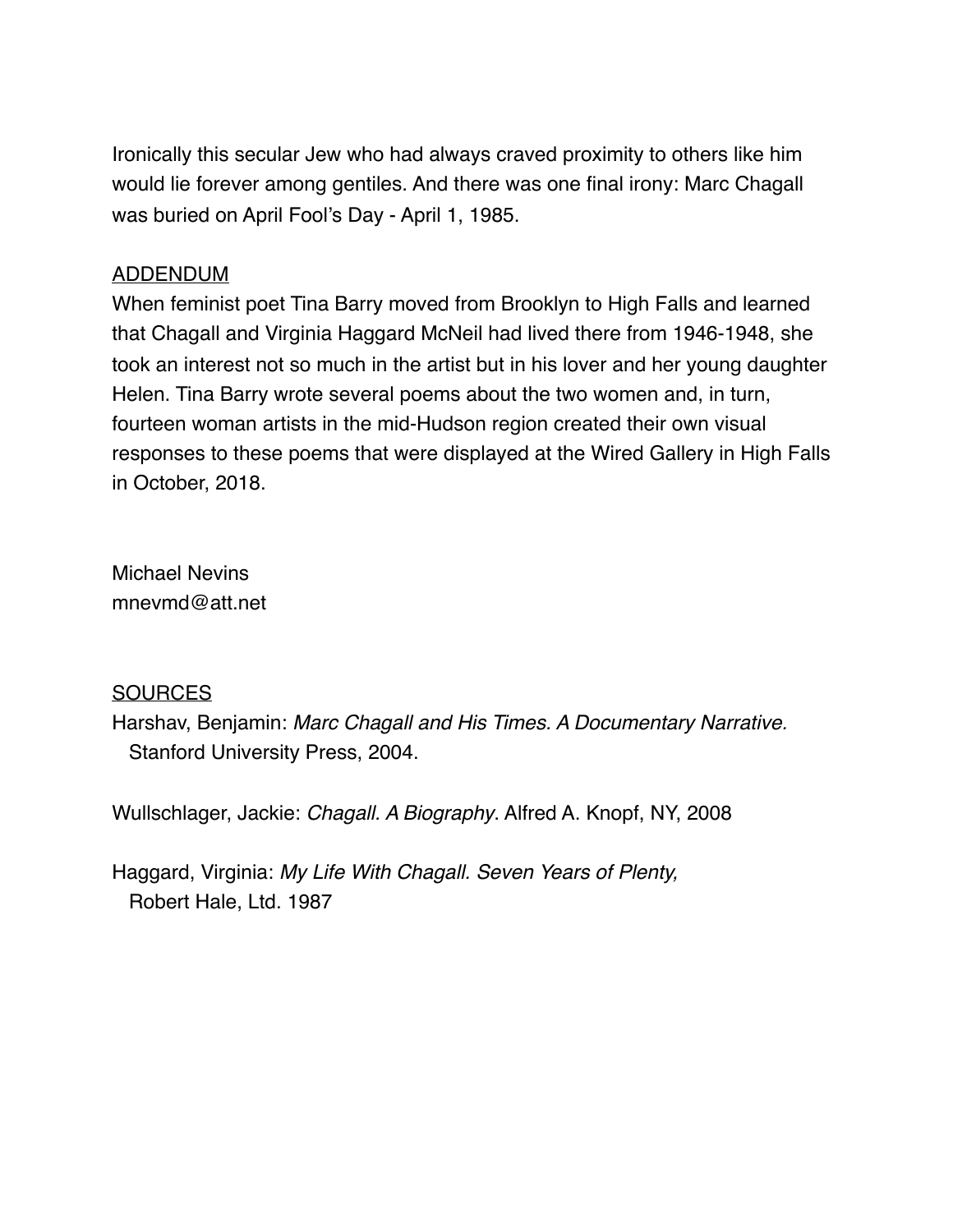Yes, there are cows in America. Marc with David in High Falls.

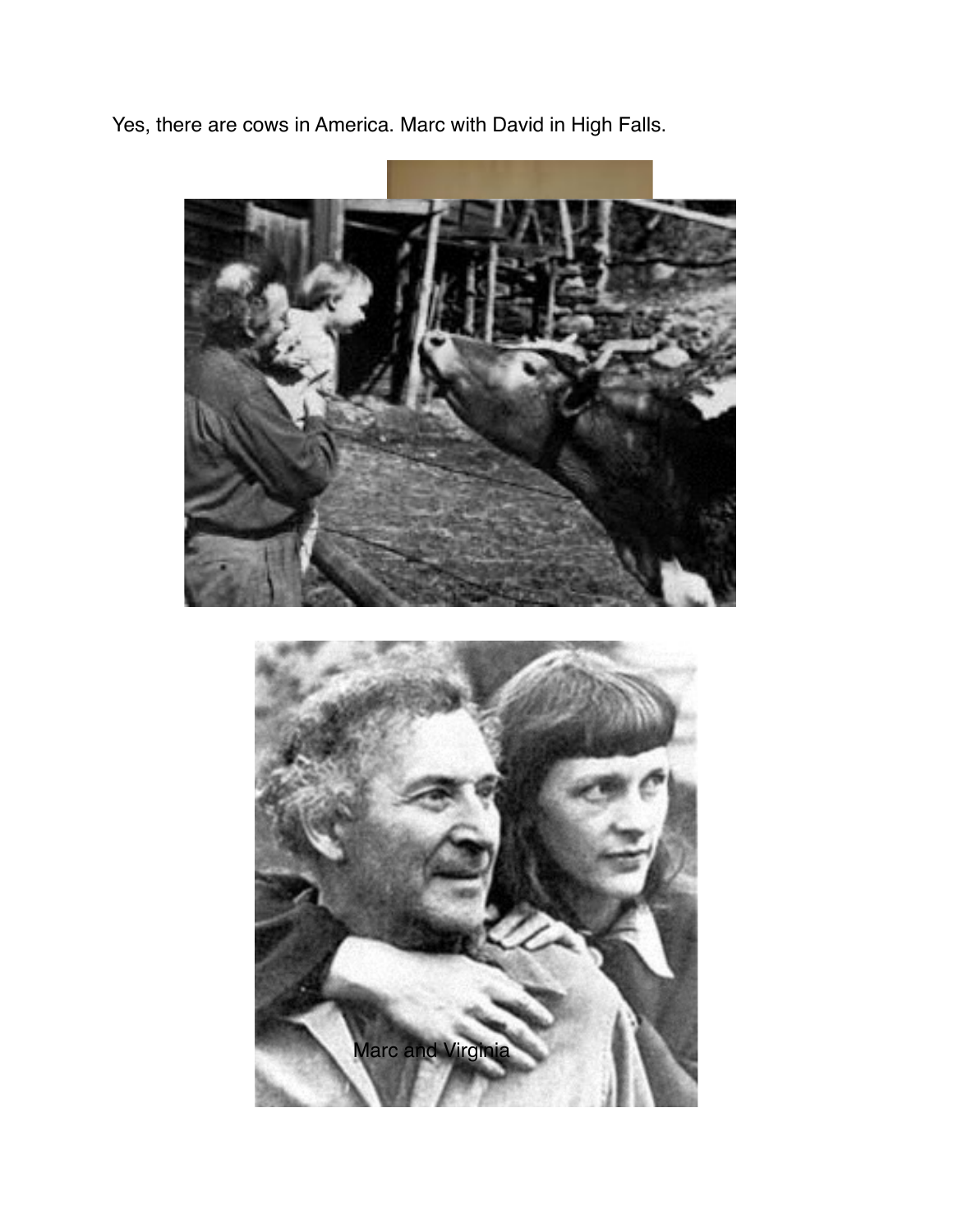